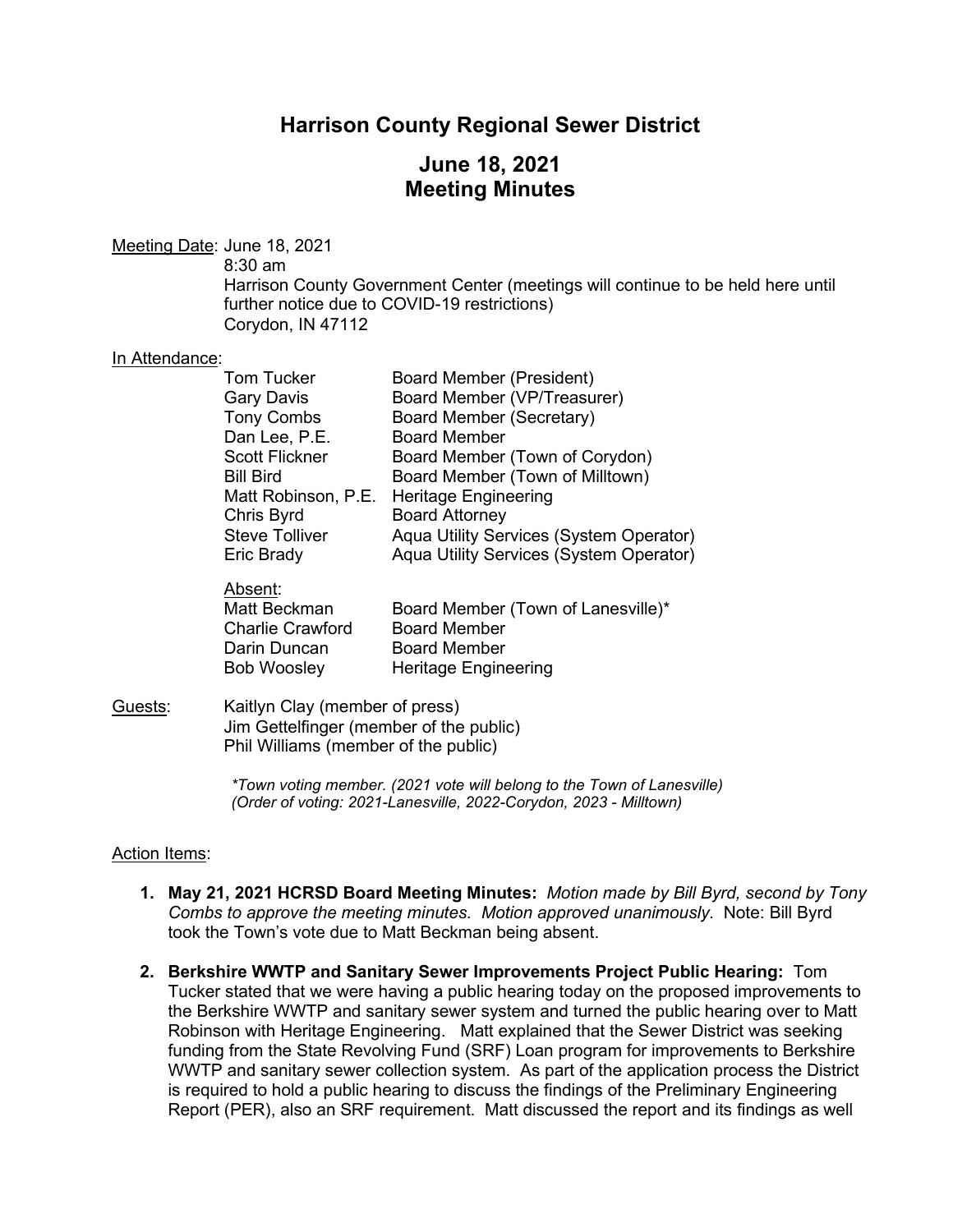HCRSD Mtg Minutes June 18, 2021 Page 2 of 5

> as the recommendations for improvements. Questions from the public were received and answered (Note: as required by SRF, minutes of the public hearing will be prepared.) *A motion to close the public hearing was made by Gary Davis, second by Tony Combs. Motion approved unanimously.*

### **3. Berkshire WWTP & New Salisbury System:**

- **a. Operations Report (May):** Eric Brady presented the May operations report. The plant met all permit requirements during the month of May. Steve Tolliver reported that the largest rain event of the month was about one inch which did not cause any flooding at the WWTP. Steve mentioned that during dry weather the plant was operating at about 41% of capacity. Steve also mentioned that the quote for the new auto dialer for the Poplar Trace Lift Station was the same price that he received for the other lift stations in the Sewer District's systems. BBC Pump and Equipment will be installing the new auto dialer system on the Poplar Trace Lift Station. *A motion was made by Tony Combs, second by Bill Byrd to accept the May operations report. Motion approved unanimously.*
- **b. IDEM Discharge Permit:** Steve Tolliver reported that Matt Robinson had given him a copy of the completed NPDES permit renewal application which needs to be signed and submitted to IDEM by July 1<sup>st</sup>. Tom said he had seen it as well and had signed it. Matt Robinson indicated that he will submit the permit renewal application next week.

#### **4. Berkshire WWTP Expansion:**

- **a. Funding Request to County:** Tom reported that he had attended the Harrison County Commissioners and Council meetings and got a cold reception with regards to his funding request. He anticipates that there will be no funding assistance from the County for the proposed improvements to the Berkshire MHP sewer collection system.
- **b. Mobile Home Park Collection System:** Chris Byrd said he emailed to the Board members his response to the Agreement submitted by the mobile home park (MHP) owner (SSK). He left blank the amount of financial participation expected by the Sewer Board from SSK. This amount will be up to the Board. Chris said he had some telephone discussions with SSK about their financial participation in the project. Their argument against financially participating is that the Berkshire MHP is a low-income housing area, and they would have to put residents out on the street if they had to pay anything toward the cost of the Project. Chris said he understands that the County's position is that they should not have to pay to solve a problem the MHP created. Mr. Gettelfinger (member of the public) asked what can we do to get SSK to cost participate? Chris said we can always start charging them based on flow meter readings, but that would likely put their monthly sewer costs over \$10,000 which they would just pass on to the park residents. Mr. Gettelfinger mentioned that he has been in the low-income housing business and knows how companies like SSK operate. Tom mentioned that one more thing we could do was to establish a separate rate for the mobile home park. This would allow us to bill SSK over time to recoup our costs. Tom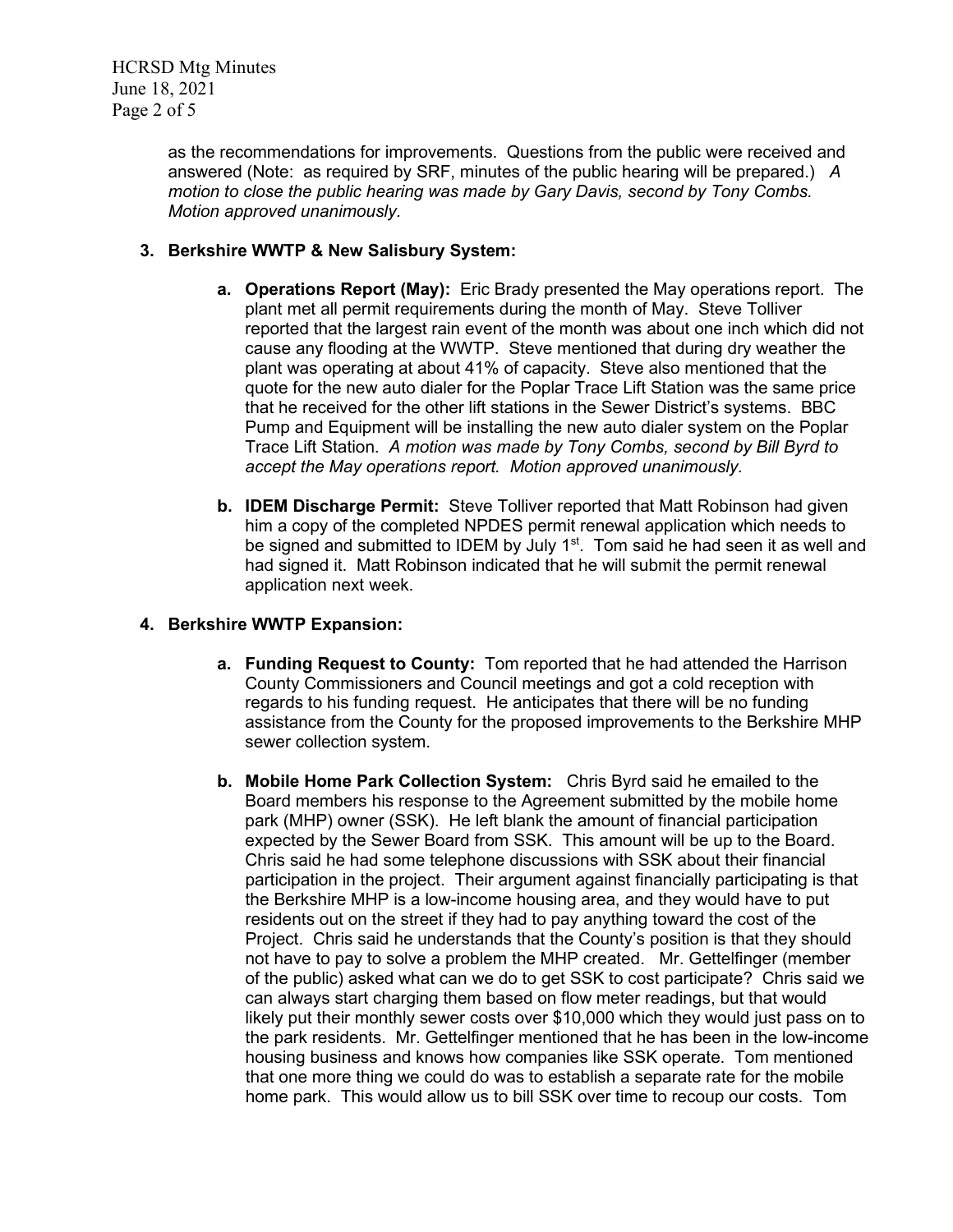HCRSD Mtg Minutes June 18, 2021 Page 3 of 5

> also mentioned that if we do get grant money for the project it should go toward the cost to improve the WWTP, not the sewer system. Tom said the MHP should connect to our sewer system so SSK should pay for the cost to install new lateral lines from the mobile homes to the new sewer line. He said these conditions should be part of the revised agreement.

> Further conversation was held on how much SSK should pay toward the cost of the project (i.e. cost to be included as part of the agreement). It was mentioned that \$1,000,000 should be the number included in the agreement. After further discussion it was decided that since the \$1,000,000 was somewhat arbitrary the amount should be based on the cost to replace the sewer system (not including the lateral connections costs). There was general agreement that this should be the number. Matt Robinson said he would get this number to Chris. *Motion made by Tony Combs, second by Dan Lee to include the estimated cost to replace the sewer system in the revised agreement as the amount SSK should pay toward the project. Motion approved unanimously*.

**5. Lanesville Interlocal Cooperation Agreement:** Matt Beckman was not in attendance at the meeting therefore this item was not discussed.

#### **6. Private Development Updates:**

- **a. Kepley Fields:** Matt Robinson reported that 9 lots have connected to the sewer system so far.
- **b. Apple Orchard Apartments:** Steve mentioned that the Apple Orchard Apartments in New Salisbury were getting closer to being finished and may be ready for occupancy in about 90 days.
- **c. PSC Cleanouts:** Matt Robinson mentioned that the Sewer District requires that a cleanout be placed in each new lateral line within the right-of-way or easement limits. This cleanout is for the Sewer District's use and is in addition to the cleanout that is placed next to the house as required by plumbing codes (for the homeowners use). Matt mentioned that the lateral stub lines in Kepley Fields that were installed along with the mainline sewers seemed very long and were terminating very close to the new houses. Matt mentioned that he talked to the house lateral installer and they will cut the stub line back to get the Sewer District's cleanout inside the easement limits (there is a 12' utility easement outside of the right-of-way in Kepley Fields).

## **7. Treasurers Report:**

- **a.** *Motion made by Tony Combs, second by Dan Lee to approve the May Treasurer's Report. Motion approved unanimously.*
- **b.** *Motion made by Gary Davis, second by Bill Byrd to pay the following claims. Motion approved unanimously.*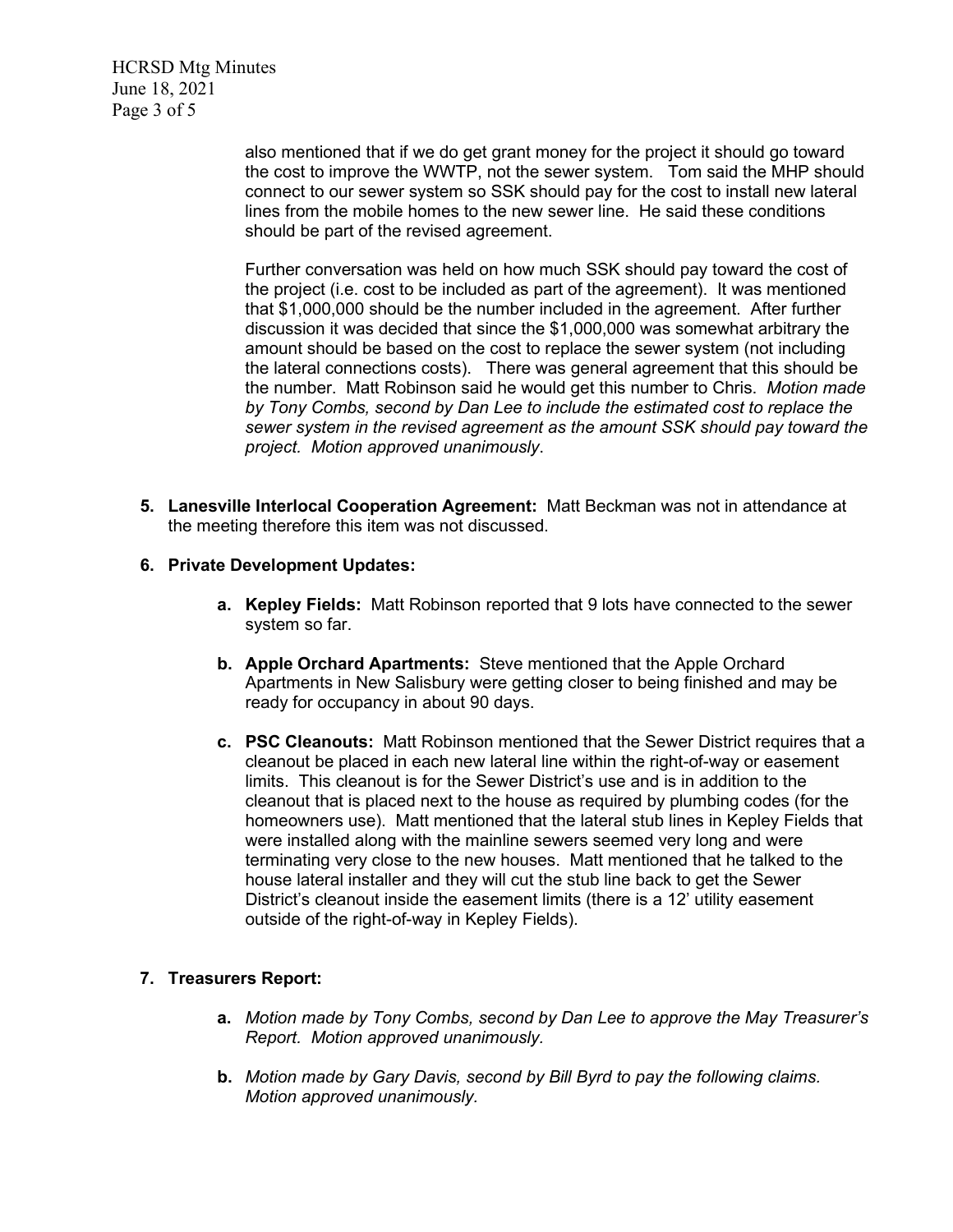HCRSD Mtg Minutes June 18, 2021 Page 4 of 5

#### *District Checking Account:*

| i. Harrison REMC-WWTP electric service                        | \$1,379.71  |
|---------------------------------------------------------------|-------------|
| ii. Duke Energy - lift station electric service               | \$27.98     |
| iii. Town of Corydon - May sewer bills                        | \$7,401.95  |
| iv. Aqua Utility Services - WWTP Op., LS Maint., Misc. Maint. | \$7,452.56  |
| v. Lanesville Utilities - May sewer bills                     | \$617.29    |
| vi. Heritage Eng. - Retainer/coll. syst/Parshall flume repair | \$5,421.60  |
| vii. Dillman, Chastain, Byrd LLC - legal services             | \$1,237.50  |
| viii. Straeffer Pump - install two 4" pumps                   | \$27,300.00 |

#### **8. Other:**

- **a. INAWWA:** Tom said they attended a meeting of the INAWWA but it didn't seem like they talked much about sewer issues. Most of their focus was on water issues. Gary said they didn't have any work sessions related to sewers. Steve Tolliver mentioned that a better fit for Sewer District may be the Water Environment Federation (WEF) which he has been a member of for 40 years. He said they only focus on sewer issues. Steve said he would send the Board members some information on the WEF. *A motion was made by Bill Byrd, second by Tom Tucker to table the issue until they had a chance to review Steve's information about the WEF. Motion approved unanimously.*
- **b. Corydon Rate Increase:** Tom mentioned that the Sewer District rates for the Corydon system will be increasing by 5% as a result of Corydon raising their rates by 5%.
- **c. Additional discussion about the Berkshire MHP Sewers:** Steve Tolliver mentioned that the Sewer District is forced to be concerned with the MHP collection system because of the impact the system has on plant operations. He said that the State Board of Health (SBH) usually deals with mobile home parks. He also said we may want to talk to the SBH about the problems with the collection system because the SBH may have access to grant dollars that are available for MHP sewer issues. Steve said he would send Chris the contact information he has for the SBH.

#### Next Meeting:

Regular Board Meeting: **Friday July 16, 2021 at 8:30 am** at the Harrison County Government Center.

Minutes prepared by: Heritage Engineering.

## **End of Minutes**